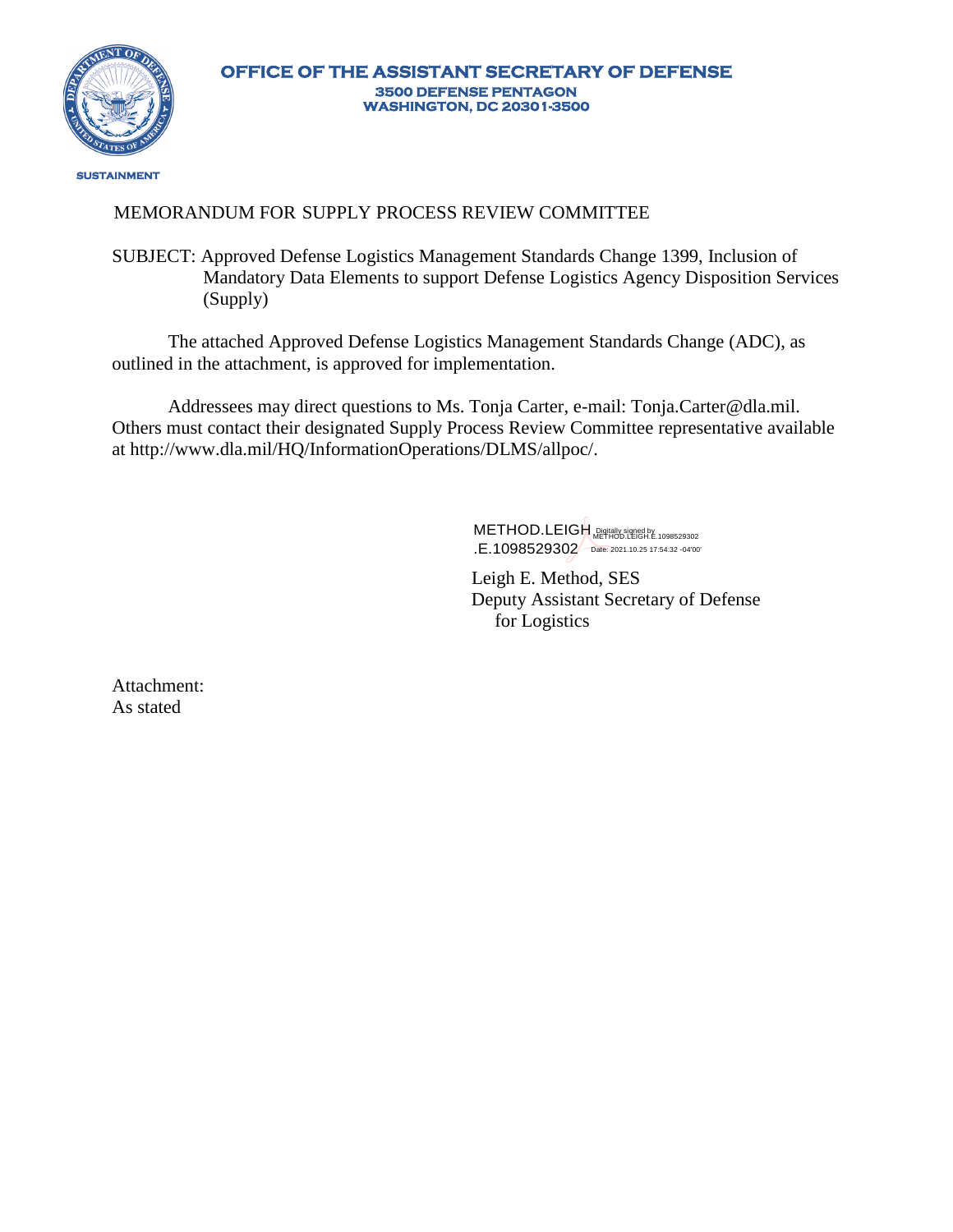## **ADC 1399**

# **Inclusion of Mandatory Condition Code for DLA Disposition Services**

## **1. ORIGINATING SERVICE/AGENCY AND POC INFORMATION:**

**a. Technical POC:** Tonja Carter, Defense Enterprise Data Standards Office (DEDSO) Supply, 269-961-5227, Tonja.Carter@dla.mil

**b. Functional POC:** Mike Rogers, DLA Disposition Service, 269-961-5289, Michael.Rogers@dla.mil

## **2. REFERENCES:**

**a.** Approved Defense Logistics Management Standards (DLMS) Change (ADC) 410 Intra-DLA Revisions to Procedures and DLMS 527D Pre-Positioned Materiel Receipt (PMR) to Add Disposition container ID for use with Relocation of Materiel between DLA Disposition Field Offices Under Reutilization Business Integration (RBI), October 12, 2011

**b.** DoDM 4140.01, Volume 6, DoD Supply Chain Materiel Management Procedures: Materiel Returns, Retention, and Disposition

**c.** ADC 464 Intransit Control System (ICS), Shipment Status (DLMS 856S/DIC AS3), and Disposal Shipment Confirmation Follow-Up (DLMS 940/DIC AFX/AFZ) under RBI, March 2, 2012

**d.** DoDM 4160.21, Volume 1, Defense Materiel Disposition: Disposal Guidance and Procedures

**e.** DoDM 4160.21, Volume 4 Defense Materiel Disposition: Instructions for Hazardous Property and Other Special Processing Materiel

**f.** Defense Logistics Manual (DLM) 4000.25, Volume 1, Concepts and Procedures and Volume 2, Supply Standards and Procedures, Appendix 2.8

**g.** ADC 411, Update Functionality of DLMS 856S Shipment Status and DLMS 945A Materiel Release Advice, April 12, 2011

**3. APPROVED CHANGE(S):** Significant changes from the proposed change are highlighted in green.

**a. Brief Overview of Change:** For property sent to DLA Disposition Services, the supply condition code (SCC) will become a mandatory data element for modernized systems sending the DLMS 856S Shipment Status transaction.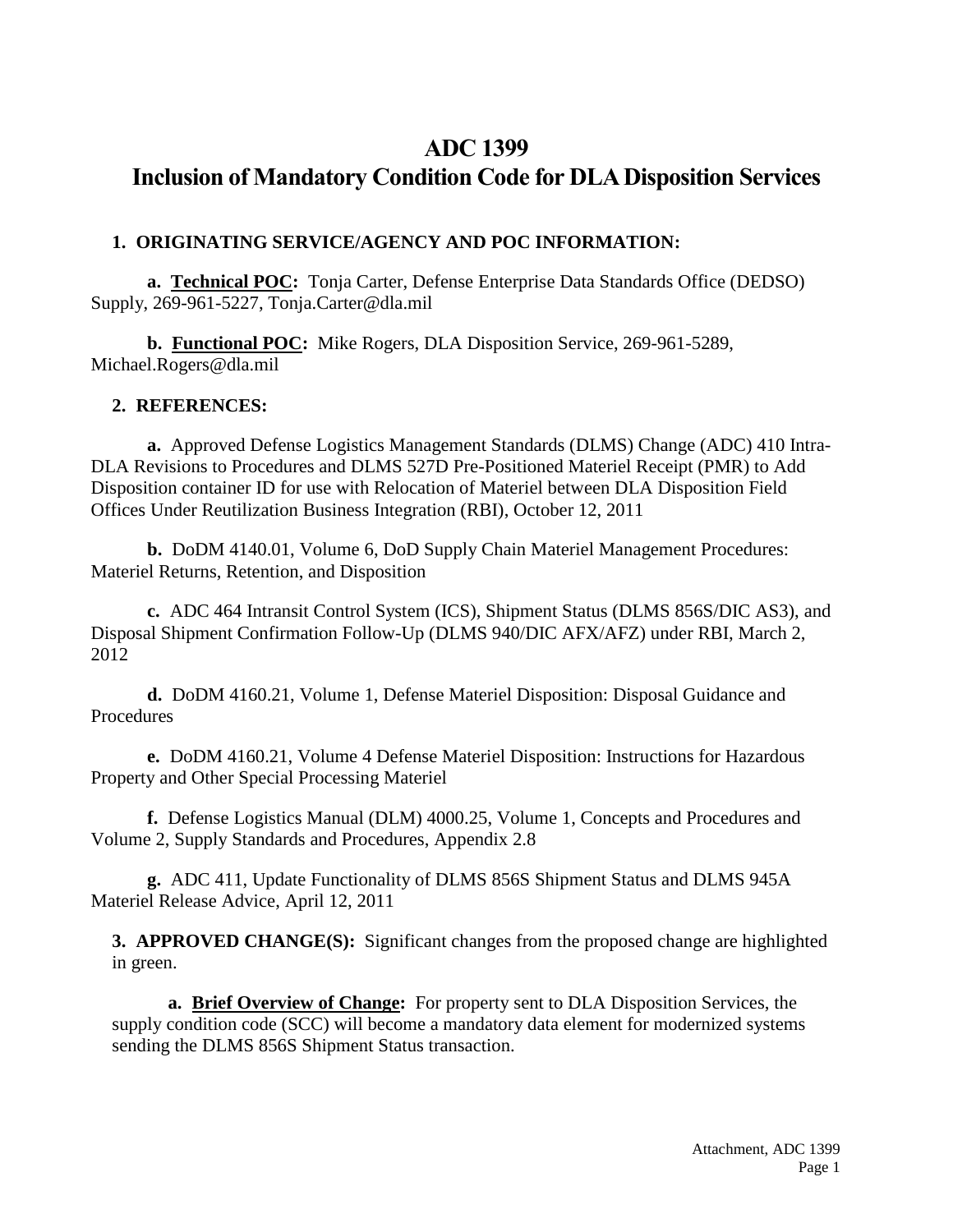## **b. Background:**

**(1)** DLA Disposition Services warehousing system utilizes the inbound DLMS 856S Shipment Status to build the due-in table, which is utilized like the DLMS 527D Pre-Position Materiel Receipt (PMR). The DLMS 856S is sent in lieu of the DLMS 527D because the shipment status is typically prepared by the storage location rather than the materiel owner (Reference 2.a). At wholesale locations, the materiel owner will send the DLMS 940R, Disposal Release Order (DRO) to the storage location (Reference 2.b). Once the storage location verifies the DRO from the materiel owner, the storage location will send an outbound DLMS 856S to DLA Disposition Services warehousing system for the shipment. This process flow is identified in Enclosure 3.

**(2)** DEDSO researched six months of DLMS 856S Shipment Status transactions, and nearly every transaction sent to DLA Disposition Services was missing the SCC, especially from wholesale locations. Inclusion of the SCC on the DLMS 856S Shipment Status will assist with the product quality deficiency report (PQDR) process and minimize items being reintroduced into the supply chain. With the SCC being an optional data element, Disposition Services is unable to build a due-in with accurate information essential for the receiving process. To be synonymous with the DLMS 527D PMR, the condition code will be mandatory on the DLMS 856S for materiel going to Disposition Services. Materiel owners continuing to use legacy 80-record positions transactions will be unable to include the supply condition code in the shipment status.

## **c. Approved Change in Detail:**

**(1)** Modify the DLMS 856S IC, Data Element 1270 LQ01, Code 83 Supply Condition Code as a mandatory data element for materiel sent to DLA Disposition Services (Enclosure 1).

**(2)** If the DLMS 856S is missing the SCC, DLA Disposition Services will send a DLMS 824R Reject Advice transaction to the originating owner, citing Reject Advice Code AM "Rejected, Supply Condition Code Missing or Invalid." See DLM 4000.25, Volume 2, Appendix 2.8, Reject Advice Codes (Reference 2.f). DLA Disposition Services will use the outbound transactions to track metrics to identify components who fail to send mandatory data elements to support the receiving process and data integrity.

**(3)** The Components will be required to send an updated DLMS 856S citing Code RR in 1/BSN02/0200 to indicate a replacement transaction, (Reference 2.g), with the SCC in response to the DLMS 824R Reject Advice Transaction. DLA Disposition Services will then use the updated shipment status to create the due-in.

**(4)** In the event the Services do not resubmit the DLMS 856S with the SCC after DLA Disposition Services warehousing system sends the outbound 824R Reject Advice Transaction, DLA Disposition Services will be required to manually input the SCC during the receipt process. The missing SCC alone should not result in non-receipt of the materiel but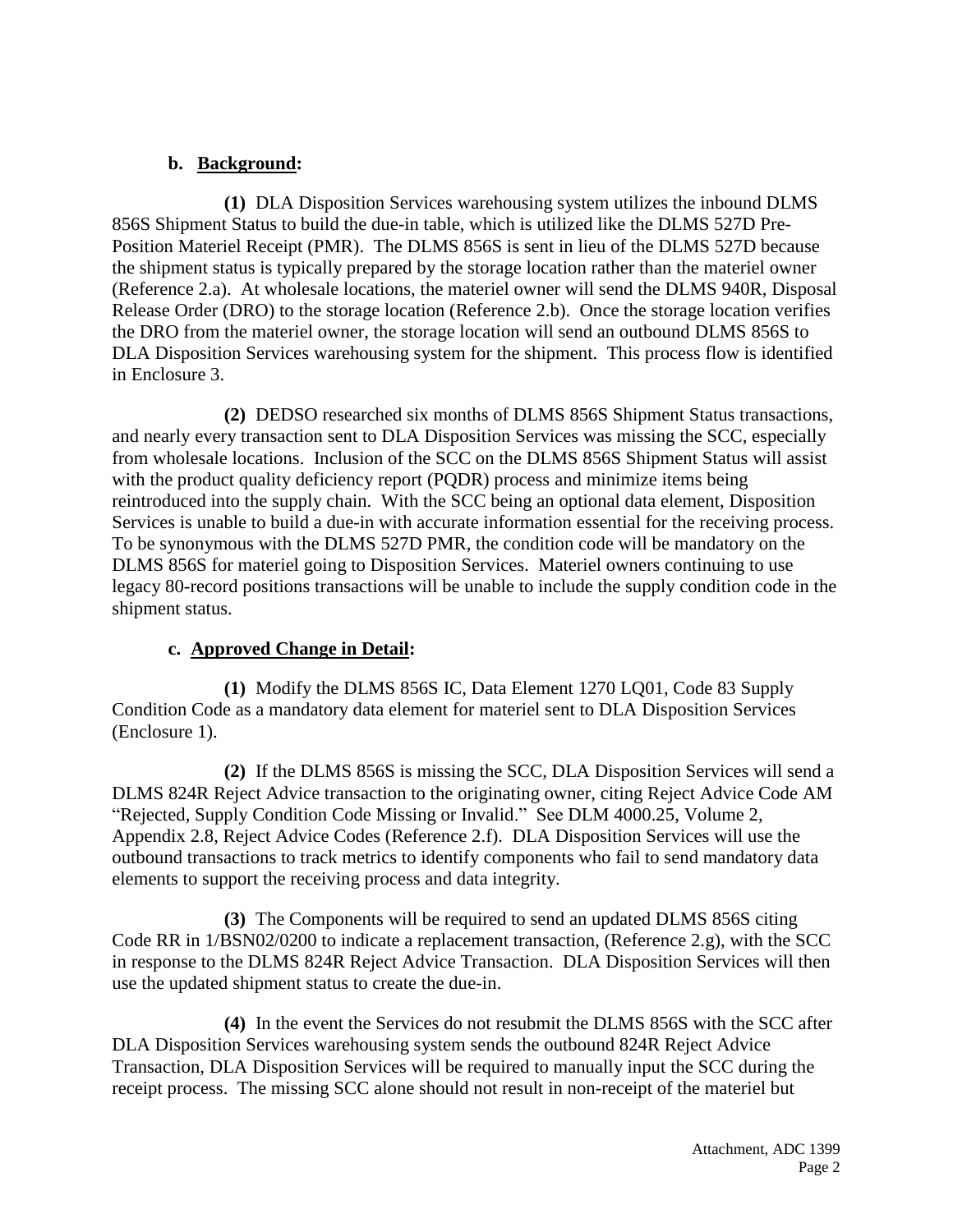could contribute to increase in-transit tracking time due to research required by DLA Disposition Services.

**(5)** In the event the DLMS 856S Shipment Status contains SCC Q, DLA Disposition Services will not allow modification at time of receipt and will automatically downgrade the item to scrap. For SCC Q items, the warehousing system will require logic to ensure upgrading is not possible due to issues where the SCC Q materiel has been reintroduced into the supply chain.

**d. Revisions to Defense Logistics Manuals:** Update the DLM 4000.25 as identified in Enclosure 2.

#### **e. Approved Transaction Flow:**

**(1)** Components will include the SCC on the DLMS 856S Shipment Status for items sent to DLA Disposition Services.

**(2)** Component's systems will be required to accept the DLMS 824R Reject Advice transaction and the Reject Advice Code AM in the event the SCC is not provided on the DLMS 856S as identified in this change.

## **4. REASON FOR CHANGE:**

**a.** This change supports the inclusion of the SCC for materiel sent to DLA Disposition Services.

**b.** Including the SCC will minimize re-entry of Supply Condition Code Q property into the supply chain.

## **5. ADVANTAGES AND DISADVANTAGES:**

**a. Advantages:** The additional data elements will provide measures to assist with the receipt process and build the data for DLA Disposition Services receiving process.

**b. Disadvantages:** None

**6. ADDITIONAL FUNCTIONAL REQUIREMENTS:** DLA Disposition Services may be required to update the Electronic Turn-In Data (ETID) application to ensure the condition code is provided upon turn-in. ETID is a non-DLMS direct connect application that supports activities that lack an Accountable Property System of Record (APSR).

## **7. ESTIMATED TIMELINE/IMPLEMENTATION TARGET:**

**a.** DLA Disposition Services is working on transitioning to a new warehousing system and will be required to determine if this change will be implemented in the existing Distribution Standard System, or if this change will be supported as a new requirement under the DLA Warehouse Management System.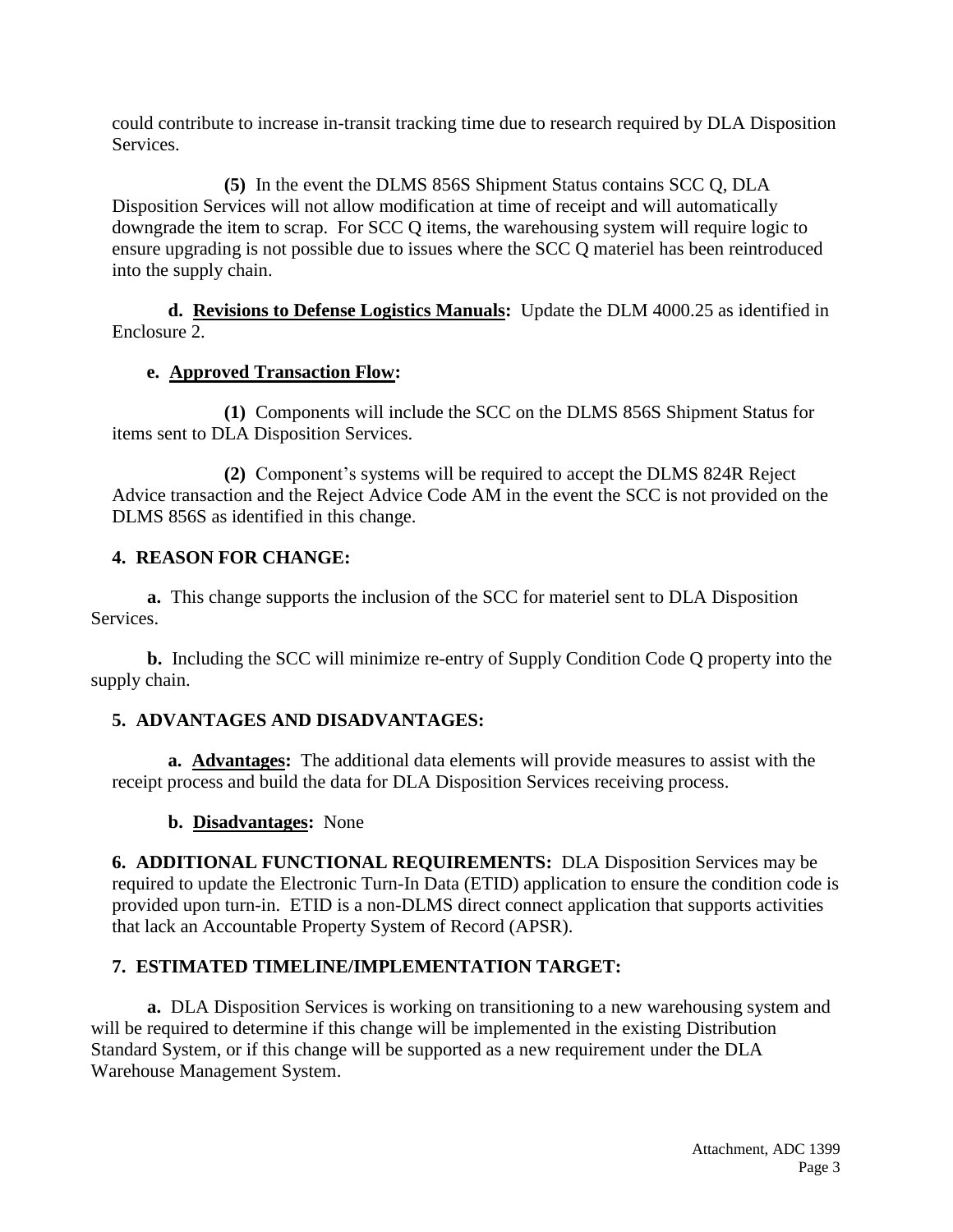**b.** While staffing the proposed change, the U. S. Marine Corps (USMC) advised of delayed implementation (Paragraph 12), requesting to be exempt from rejections, error transactions and logic routed to USMC. DEDSO, DAAS and USMC will follow up in 2023 for implementation of this change.

**c.** While staffing the proposed change, U.S. Air Force –Integrated Logistics Supply System (ILS-S) advised implementation will be approximately 45 days after this change is approved.

## **8. ESTIMATED SAVINGS/COST AVOIDANCE ASSOCIATED WITH IMPLEMENTATION OF THIS CHANGE:**

**a.** Cost avoidance from implementation of this change will result in decreased hourly wages for DLA Disposition Services associated to current research required to identify the supply condition code of materiel

**b.** Cost savings for hour wages and research when SCC Q items are erroneously reintroduced into the supply chain.

## **9. IMPACT:**

#### **a. Automated Information Systems (AIS):**

**(1)** DoD Components systems generating turn-ins to DLA Disposition Services are required to send the supply condition code on the DLMS 856S Shipment Status transaction.

**(2)** The DLA Disposition Services warehousing system is required to send the DLMS 824R, Reject Advice if property is missing the supply condition code.

**(3)** DoD Components system will be required to accept the reject advice codes conveyed in the DLMS 824R Reject Advice transaction.

**b. Defense Automatic Addressing System (DAAS):** Logistics Data Gateway (LDG) will be required to display the supply condition data element for queries.

**10. Non-DLM Publications:** Components should update local procedures as necessary with this change. DLA Disposition Services will be required to update internal procedures, DoDM 4160.21 and other policies or SOPs as applicable.

#### **11. PDC 1399 RESPONSE/COMMENT RESOLUTION:**

| <b>Component</b> | <b>Response/Comment</b>                                                                                                                                                                                                  | <b>Disposition</b>                                                                                                                                                                                                       |
|------------------|--------------------------------------------------------------------------------------------------------------------------------------------------------------------------------------------------------------------------|--------------------------------------------------------------------------------------------------------------------------------------------------------------------------------------------------------------------------|
| <b>DAAS</b>      | Concurs with comment<br>DAAS is able to support LDG displaying the<br>Supply Condition Code, however, Non-<br>Concurred to WebVLIPS displaying the Supply<br>Condition Code due to extensive programming<br>requirements | DEDSO coordinated with DAAS and omitted the<br>requirement for WebVLIPS to display the Supply Condition<br>Code. Additionally, feedback was sent to USMC on this, as<br>that was part of their response during staffing. |
| <b>DLA</b>       | Concurs without comment                                                                                                                                                                                                  | <b>FLIS</b> or Cataloging Concurs                                                                                                                                                                                        |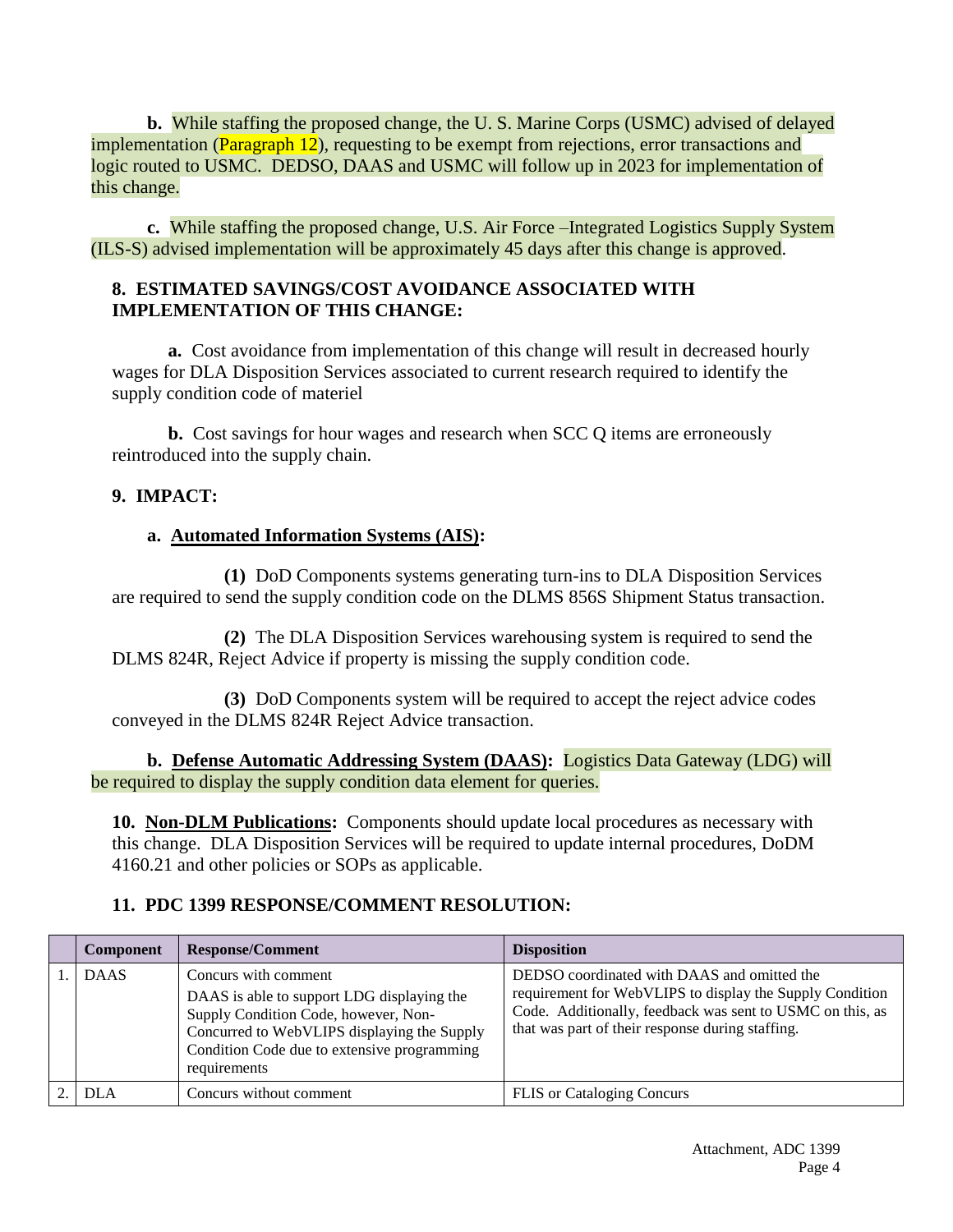|                  | Component           | <b>Response/Comment</b>                                                                                                                                                                  | <b>Disposition</b>                                                                                                                                                              |
|------------------|---------------------|------------------------------------------------------------------------------------------------------------------------------------------------------------------------------------------|---------------------------------------------------------------------------------------------------------------------------------------------------------------------------------|
|                  |                     |                                                                                                                                                                                          | <b>DLA</b> Concurs                                                                                                                                                              |
|                  |                     |                                                                                                                                                                                          | <b>DLA Disposition Policy Concurs</b>                                                                                                                                           |
| 3.               | <b>US Air Force</b> | Concurs with comment<br>ILS-S will require system changes to add the<br>supply condition code and the inbound process to<br>accept the supply condition code may be<br>impacted as well. | DEDSO Responded on 8/30/21 requesting projected<br>implementation date.<br>ILS-S implementation date will be approximately 45 days<br>after PDC is approved and becomes an ADC. |
| $\overline{4}$ . | <b>US Army</b>      | Concurs without comment                                                                                                                                                                  | Army Supply Lead-Concurs<br>Army SDR Lead Concurs                                                                                                                               |
| 5.               | <b>US Navy</b>      | No Response Received                                                                                                                                                                     | No response to follow up requests                                                                                                                                               |
| 6.               | <b>ODASD</b>        | Concurs without Comment                                                                                                                                                                  | DEDSO updated ADC 1399 based on PDC feedback on<br>8/19/21                                                                                                                      |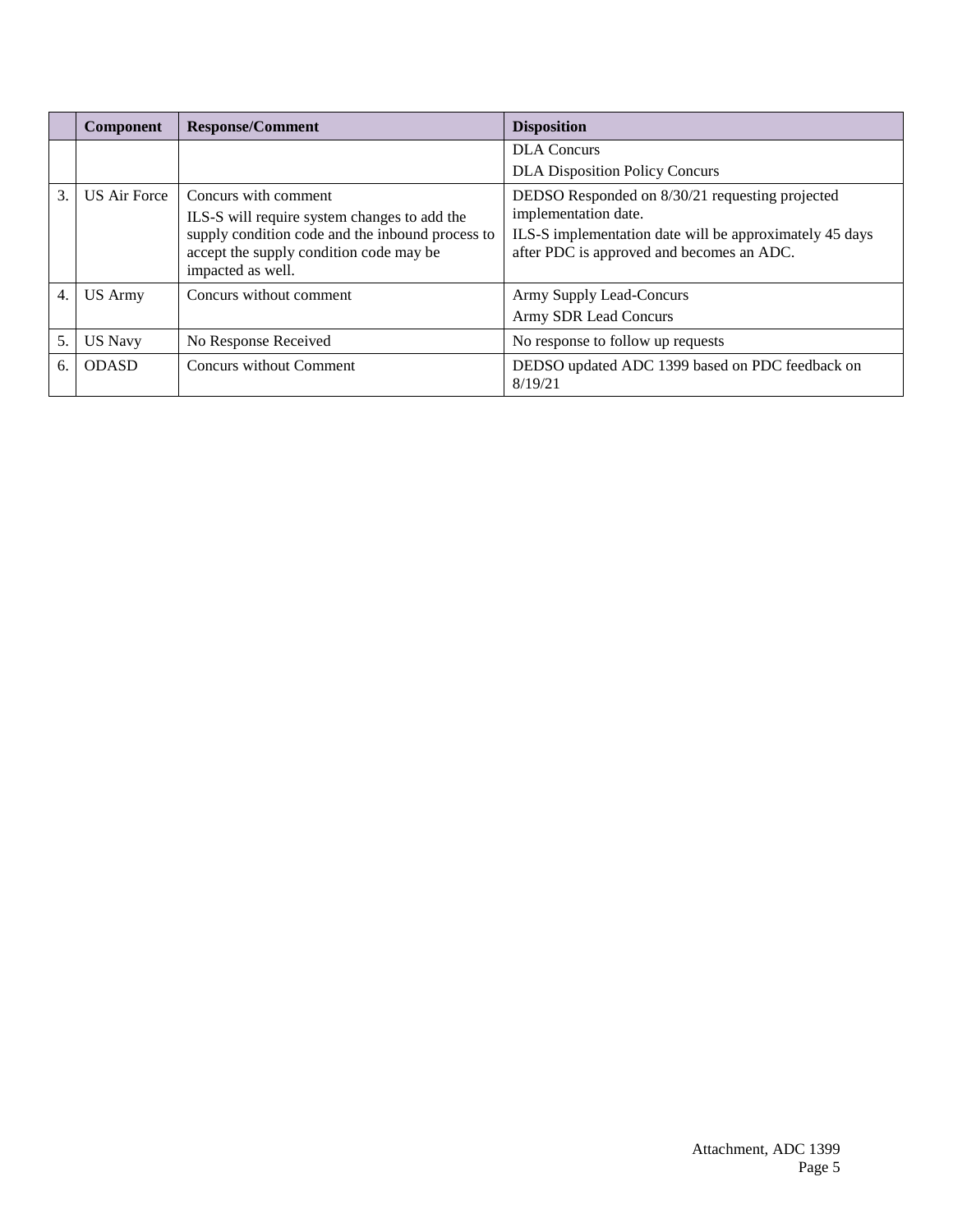|    | Component   | <b>Response/Comment</b>                                                                                                                                                                                                                                                                                                                                                                                                                                                                                                                                                                                                                                                                                                                                                                                                                                                                                                                                                                                                                                                                                                                                                                                                                                                                                                                                                                                                                                                                                                                                                                                                                                                                                                                                                                                        | <b>Disposition</b>                                                                                                                                                                                                                                                                                                                                                                                                                                                                                                                                                                                                                                                                                                                                                                                                                                                                                                                                                                                                                                                                                                                                                                                                                                                                                                                                                                                                              |
|----|-------------|----------------------------------------------------------------------------------------------------------------------------------------------------------------------------------------------------------------------------------------------------------------------------------------------------------------------------------------------------------------------------------------------------------------------------------------------------------------------------------------------------------------------------------------------------------------------------------------------------------------------------------------------------------------------------------------------------------------------------------------------------------------------------------------------------------------------------------------------------------------------------------------------------------------------------------------------------------------------------------------------------------------------------------------------------------------------------------------------------------------------------------------------------------------------------------------------------------------------------------------------------------------------------------------------------------------------------------------------------------------------------------------------------------------------------------------------------------------------------------------------------------------------------------------------------------------------------------------------------------------------------------------------------------------------------------------------------------------------------------------------------------------------------------------------------------------|---------------------------------------------------------------------------------------------------------------------------------------------------------------------------------------------------------------------------------------------------------------------------------------------------------------------------------------------------------------------------------------------------------------------------------------------------------------------------------------------------------------------------------------------------------------------------------------------------------------------------------------------------------------------------------------------------------------------------------------------------------------------------------------------------------------------------------------------------------------------------------------------------------------------------------------------------------------------------------------------------------------------------------------------------------------------------------------------------------------------------------------------------------------------------------------------------------------------------------------------------------------------------------------------------------------------------------------------------------------------------------------------------------------------------------|
| 7. | <b>USMC</b> | Concurs with comments<br>a. Current APSRs configurations allow for a<br>Condition Code to be entered when the Materiel<br>Redistribution Order; however, the Condition<br>Code is not perpetuated to the outgoing 856S<br>(AS3) transactions. Upon approval of this PDC,<br>MARCORLOGCOM/G-4 will submit a change<br>request to the Program Management Office<br>(PMO) to modify the mapping of the Materiel<br>Redistribution Order's, "Condition Code" to the<br>outbound 856S (AS3) LQ/83 segment.<br>b. Currently, the only capability for an analyst to<br>retrieve transactional data for validation is<br>through the use of WEBVLIPS or LDG DLA<br>tools. Recommend the mapping of the 856S<br>transactions, "Condition Code" element be<br>applied to both applications.<br>c. Noticed in the PDC that distribution code is<br>referenced as a single digit of "9" representing<br>DLA disposition services. Currently the single<br>digit of "9" is outputted in the 856S sent to<br>DAAS. However, recently there has been a move<br>in policy to expand the distribution code to a<br>two-digit identifier. In the case "M9" would be<br>used to represent the Marine Corps designation if<br>we were to use the codes as publicized.<br>d. The MARCORLOGCOM/G-4 requests the<br>following disclaimer to be added to the<br>Approved DLMS Change (ADC) going forward:<br>Concurrence with this change is predicated the<br>ability of the GCSS-MC PMO to modify the<br>application to concur with this change that has<br>been recommended. The Marine Corps will<br>notify DLA when our systems are in compliance<br>with the recommended change. Prior to the<br>notification of compliancy, No rejections or error<br>transactions logic should be applied to the<br>Marine Corps transactions. | DEDSO responded on 8/27/21 with the following feedback,<br>that reference USMC comments per alpha value.<br>a. DEDSO acknowledges.<br>b. DEDSO updated the approved change to require the<br>supply condition code display in LDG<br>c. DEDSO has reviewed this feedback:<br>Appendix 7.12 provides information on Distribution<br>Codes, identified as RP 54-56 and A/N data element<br>RP 54, if numerical, which is not assigned as an inter-<br>$\bullet$<br>component basis will be non-significant in the system<br>but will per perpetuated<br>RP 55-56 will not require decisions but should be<br>$\bullet$<br>perpetuated in other transactions.<br>That portion of the 4000.25 in this ADC is currently in<br>$\bullet$<br>support of DLA Disposition Services, which identifies<br>Distribution 9. This ADC is not changing this process<br>d. DEDSO understands this concern and has annotated the<br>ADC. DEDSO requesting Marine Corps provide an ECD to<br>the implementation of this change<br>USMC advised since this is not an official ADC a<br>$\bullet$<br>change request cannot be submitted to the GCSS-MC<br>program office. In addition, any new requirement will<br>be submitted via the ECCB in December. and placed in<br>the prioritization que. Currently, there is a back log that<br>could take several years to complete. ADC is annotated<br>as well as implementation date per paragraph 7. |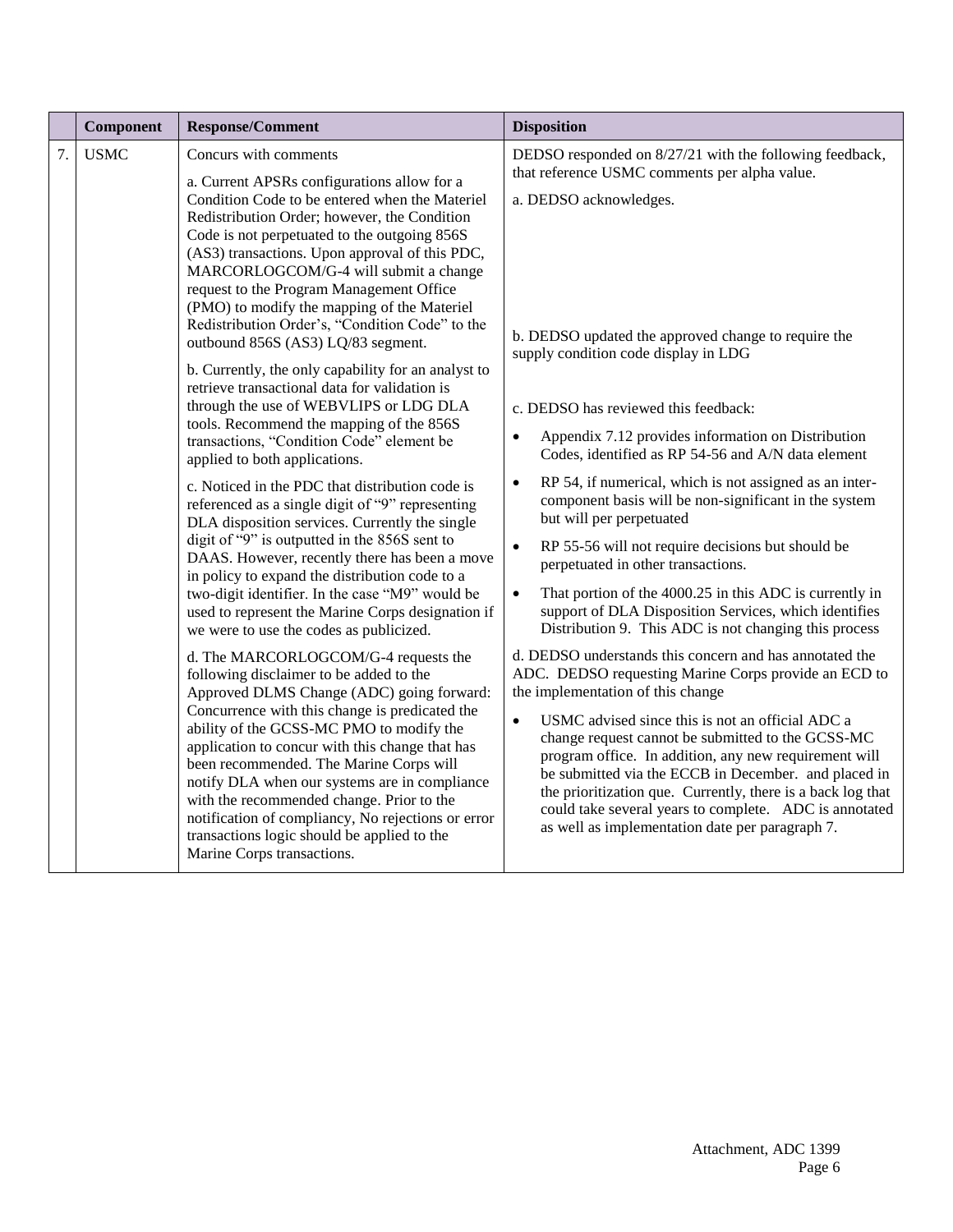## **Enclosure 1**

## **Revise DLMS Implementation Conventions as shown.**

Additions are shown by *bold italics* and deletions by single strikethrough text.

| #  | <b>Location</b> | <b>DLMS 856S Shipment Status</b>                            | <b>Reason</b>               |
|----|-----------------|-------------------------------------------------------------|-----------------------------|
| 1. | <b>DLMS</b>     | Add ADC 1399 to DLMS Introductory Note 5:                   | Adds change to the          |
|    | Introductory    |                                                             | introductory note.          |
|    | <b>Note</b>     | - ADC 1399, Inclusion of Mandatory Data Elements            |                             |
|    |                 | for DLA Disposition Services                                |                             |
| 2. | 2/LQ01/3500     | Update the DLMS Note for code 83:                           | Provide accurate data       |
|    |                 | <b>83 Supply Condition Code</b>                             | for DLA Disposition         |
|    |                 |                                                             | Services to support         |
|    |                 | <b>DLMS</b> Note:                                           | receipt processing and      |
|    |                 | 1. For Hazardous Materiel/Hazardous Waste turn-ins          | data integrity. This        |
|    |                 | to a DLA Disposition Services Field Office, enter the       | will be a mandatory         |
|    |                 | supply condition code is <i>mandatory</i> per the Generator | data element for            |
|    |                 | Communication (GenComm) Standard. DLMS                      | <b>DLMS</b> transactions    |
|    |                 | enhancement, see ADC 422 and 1399.                          | sent to DLA                 |
|    |                 |                                                             | <b>Disposition Services</b> |
|    |                 | 2. For all other shipments, this is an authorized DLMS      | Field Offices only.         |
|    |                 | enhancement; see introductory DLMS Note 2f.                 | Legacy transactions do      |
|    |                 |                                                             | not have the ability to     |
|    |                 |                                                             | carry the supply            |
|    |                 |                                                             | condition code in the       |
|    |                 |                                                             | $AS$ $/AU$ DICs             |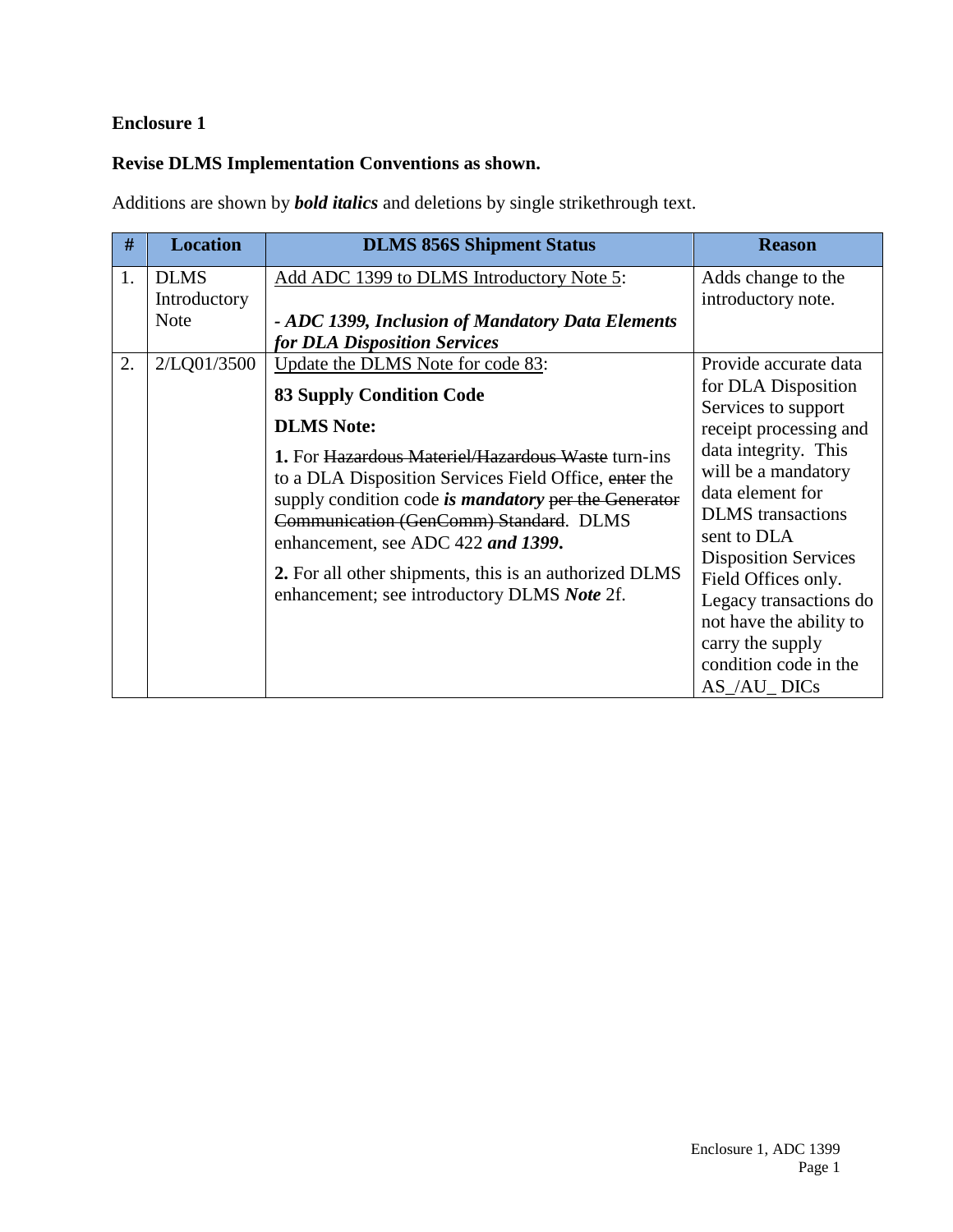#### **Enclosure 2**

#### **Defense Logistics Manual (DLM) 4000.25**

#### **A. Defense Logistics Manual (DLM) 4000.25, Volume 1, Concepts and Procedures**

Make the following changes to Volume 1. Additions are shown in *red bold italics*.

#### **Chapter 2, Business Concepts and Environments**

#### *Preceding text not shown*

C2.5.6.2. DLMS Implementation Convention 824R, Reject Advice. DLMS 824R is used by the transaction recipient to reject a DLMS transaction that could not be processed due to erroneous or missing data based on requirements identified in the DLMS IC for a particular transaction. DLMS 824R is generated as an exception by DAAS and DoD Component application programs to convey information to the sender's application process. Originating sites will possess technical and procedural means to receive the application advice, correct errors, and retransmit appropriate data. Use of DLMS 824R is discussed in Volume 1, Chapter 4, Functional Application Errors, *and Volume 2 Supply Standards and Procedures.*

#### **Chapter 4, Functional Application Errors**

#### *Preceding text not shown*

C4.2.3.1. Rejection by Specific Reject Advice Code.

C4.2.3.1.1. Initially, DLMS 824R was developed to provide the functionality of legacy Military Standard Transaction Reporting and Accountability Procedures (MILSTRAP) Document Identifier Code (DIC) DZG, Transaction Reject. As such it rejects the following DLMS transactions with legacy MILSTRAP functionality: DLMS Transactions 527D, 527R, 536L, 830R, 830W, 846A, 846D, 846F, 846I, 846P, 846R, 846S, *856S,* 867D, 867I, 870L, 888I, and 947I, citing specific reject advice codes in the LQ segment.

#### **B. Defense Logistics Manual (DLM) 4000.25, Volume 2, Supply Standards and Procedures**

Make the following changes to Volume 2. Additions are shown in *red bold italics*, and deletions are shown with double strikethrough text.

#### **Chapter 5, Status Reporting**

#### *Preceding text not shown*

C5.1.7.6. Turn-in Document Status.In Document Status. For each shipment on a defense turn-in document (DTID), the shipping activity will provide a DLMS 945A, Materiel Release Advice, or a DLMS 856S with appropriate in-transit control coding as specified under Chapter 16 for materiel being shipped to the DLA Disposition Services. If pricing information is not available, enter an estimated unit price. *For each shipment to DLA Disposition Services*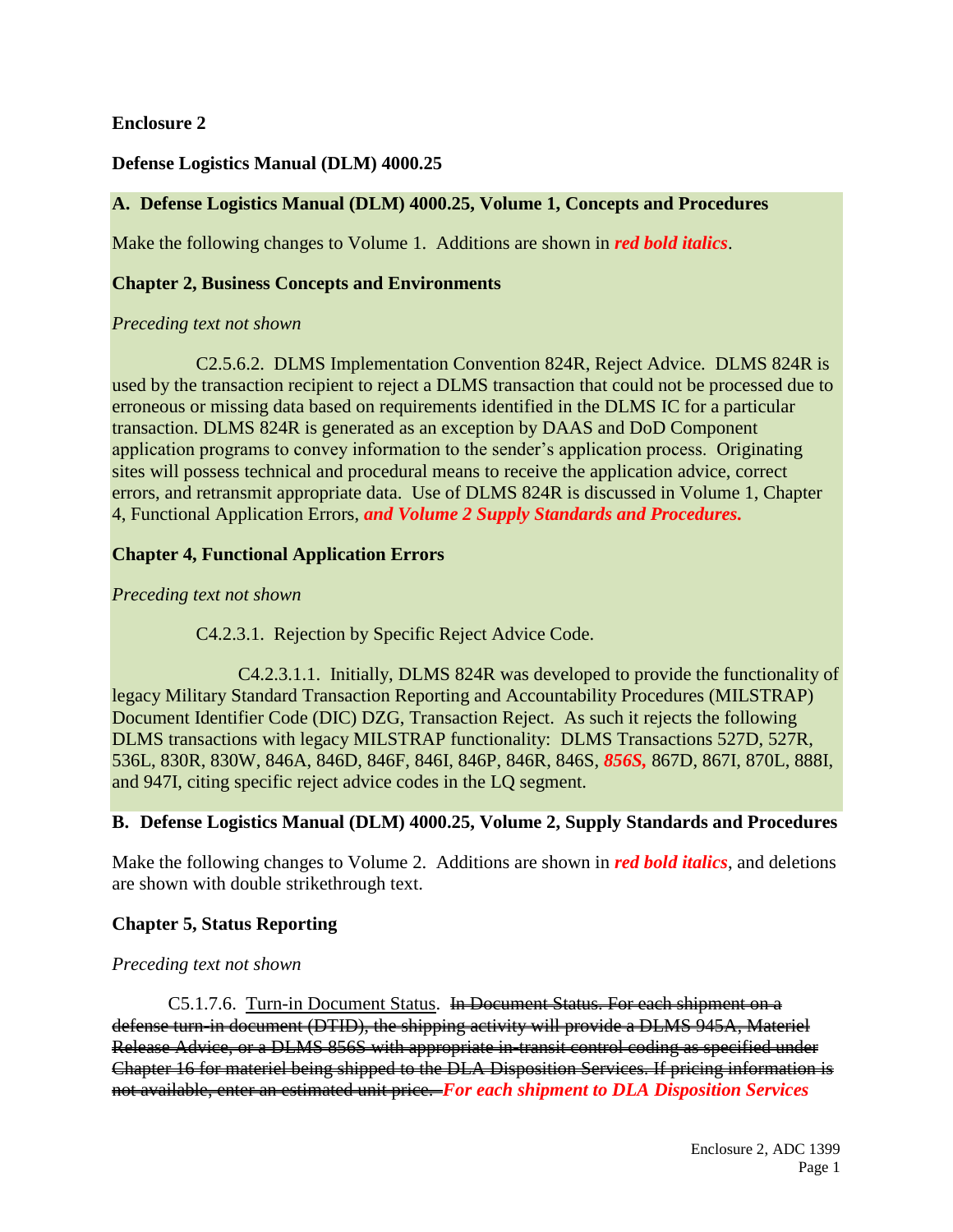*using the disposal turn-in document number (DTID), the shipping activity/storage location will provide a DLMS 945A, Disposal Release Confirmation to the materiel owner/source of supply and provide the shipment status to DLA Disposition Services. For shipments to DLA Disposition Services, the supply condition, and other mandatory data elements for the shipment status are identified in Chapter 16.*

#### **Chapter 16, Disposition Services**

#### *Preceding text not shown*

C16.4.2. Release Confirmation. A DLMS 945A Disposal Release Confirmation (DRC) gives advice from the storage activity to the activity that initiated the DRO of supply action taken, *referred to as the source of supply or materiel owner*. The storage site *activity* will send the DRC when quantity shipped is the same quantity, when quantity shipped is greater than requested, or when quantity shipped is less than the quantity requested in the DRO. The materiel owner will use the DRC to make-adjustments to inventory records. A DRC will be prepared when materiel is picked up by the carrier for shipment to DLA Disposition Services Field Offices. The DRC will, if appropriate, contain an Intransit Control Indicator (Code 2I in the N9 segment) if the shipped materiel line item value is \$800 or more or the item is recorded as pilferable/sensitive. The DLMS 856S Shipment Status provided by the storage activity to the DLA Disposition Services Field Office will perpetuate the Intransit Control Indicator.

#### *Intervening text not shown*

### C16.5.1. General Requirement

#### C16.5.1.1. Disposal Turn-in Document or Disposal Turn In Document and Suffix. (*Paragraph text not shown)*

C16.5.1.2. Shipment Status. For shipments/transfers to DLA Disposition Services Field Offices, shipping activities will send the DLMS 856S, Shipment Status (Transaction Type Code AS), for each DTID number or DTID number and suffix regardless of dollar value. The DLMS 856S shipment status will contain Distribution Code 9 identifying DLA Disposition Services, *the SCC, and all mandatory data elements. The shipment status data is used to establish a due-in that will assist during the receipt process. When the SCC is missing, DLA Disposition Services will notify the turn-in activity via the DLMS 824R, Reject Advice Transaction with the appropriate reject advice code, identified in Appendix 2.8 Reject Advice Codes. Missing the SCC alone should not result in non-receipt of the materiel but could contribute to increase in-transit tracking time due to research required by DLA Disposition Services.* the unit price of the materiel, the actual quantity shipped, and the date delivered to the carrier for shipment.

#### *Intervening text not shown*

C16.6.1.2. Electronic Turn-In Document Process. Use of ETID for automated turn-ins to the DLA Disposition Services Field Office allows those military generators lacking an automated system to log into ETID via the web and manually generate their DTID number or DTID number and suffix. *To ensure required data elements are provided to DLA Disposition*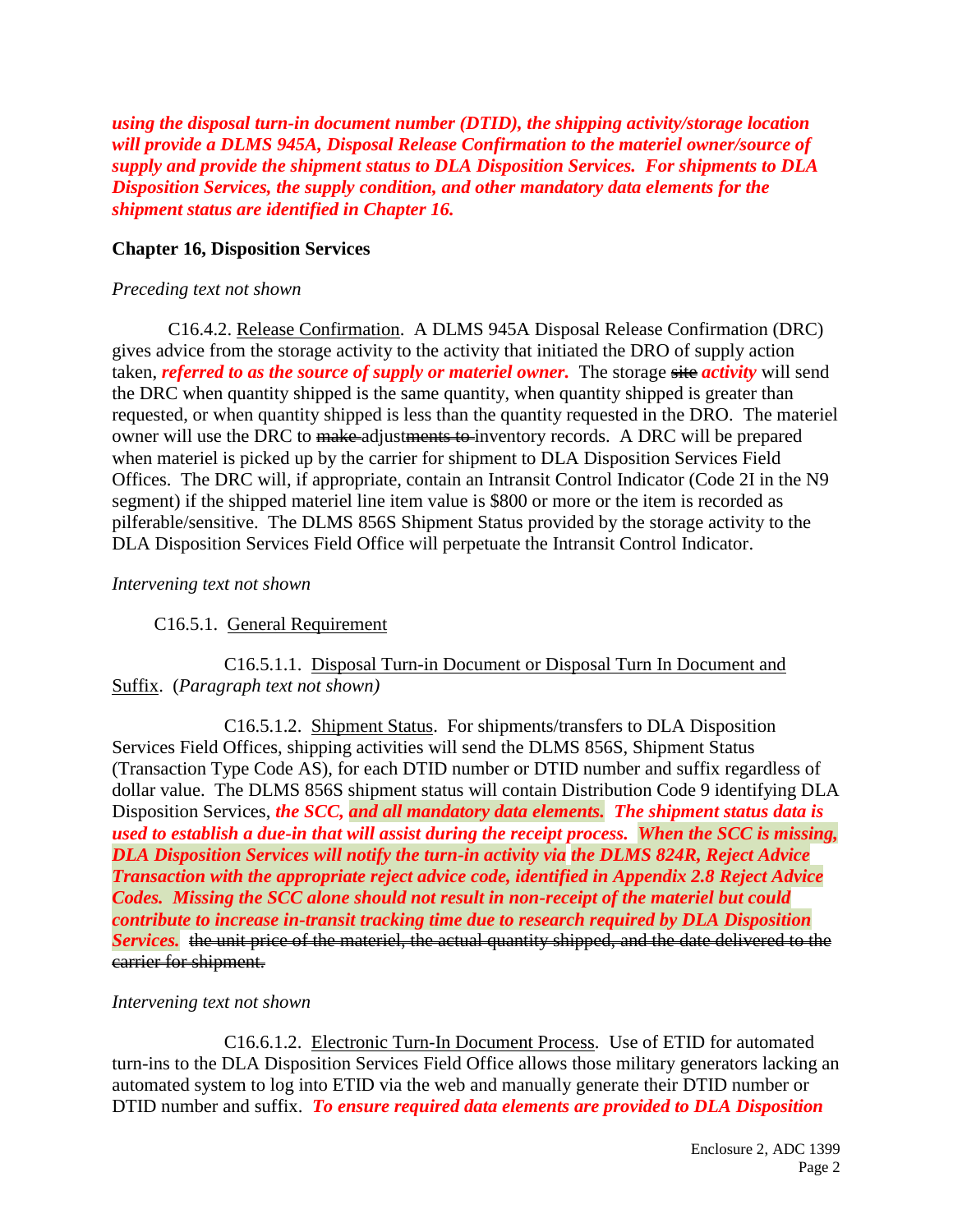*Services from the generator of the materiel, and to support standardization of data for automated systems, ETID will be required to include the mandatory data elements identified in the DLMS 856S Shipment Status as part of the ETID edits.* ETID will have a direct interface into the ICS global record and will enter property qualified for Intransit tracking into the ICS on the generator*'*s behalf. For identification purposes, ETID will construct the DTID number or DTID number and suffix, document number citing Utilization Code T in the first position of the serial number. This will facilitate routing of follow-ups through Transaction Services' DAAS to the supply system of the DoDAAC of the generator and provide the capability to monitor shipments/transfers to DLA Distribution Services Field Offices. When follow-up notifications on in-transit property are required, in addition to the systemic follow-up generated by the field office, the ETID application will provide notification to the generating activity responsible for the property via email.

#### *Intervening text not shown*

C16.8.1.2. Action Codes. The DLA Disposition Services Field Office will indicate the applicable action taken or requested on the SDR. When **an activity** the generator turns in property that cannot be accepted by the field office, the field office will prepare an SDR using SDR Requested Action Code 3C, indicating receiving activity not authorized to accept property (pick-up by original owner required) (Disposition Services use only). Once the originator picks the non-accepted property, DLA Disposition Services will update the original (Disposition Services SDR Sub Type Code T) (DLA Disposition Services receipts from generating turn–in), with SDR Requested Action Code 3B (Discrepancy reported for corrective action and trend analysis. No reply required). DLA Disposition Services Field Office will also annotate in the remarks section of the SDR the date the materiel was picked up by the originator. Using the SDR Requested Action Code of 3B will close out the original SDR created with Action Code 3C.

#### **Chapter 30, Procedures for Serially Managed Materiel Requiring Owner Visibility**

*(Preceding text not shown)*

C30.8.2.3.2.2. DLA Disposition Services Shipment Status.

C30.8.2.3.2.3. Shipment Status Materiel Returns. Chapter 11 contains procedures to prepare and report the shipment status materiel returns. Shipping activities will provide the serial number/UII in the shipment status materiel returns transactions for materiel being returned.